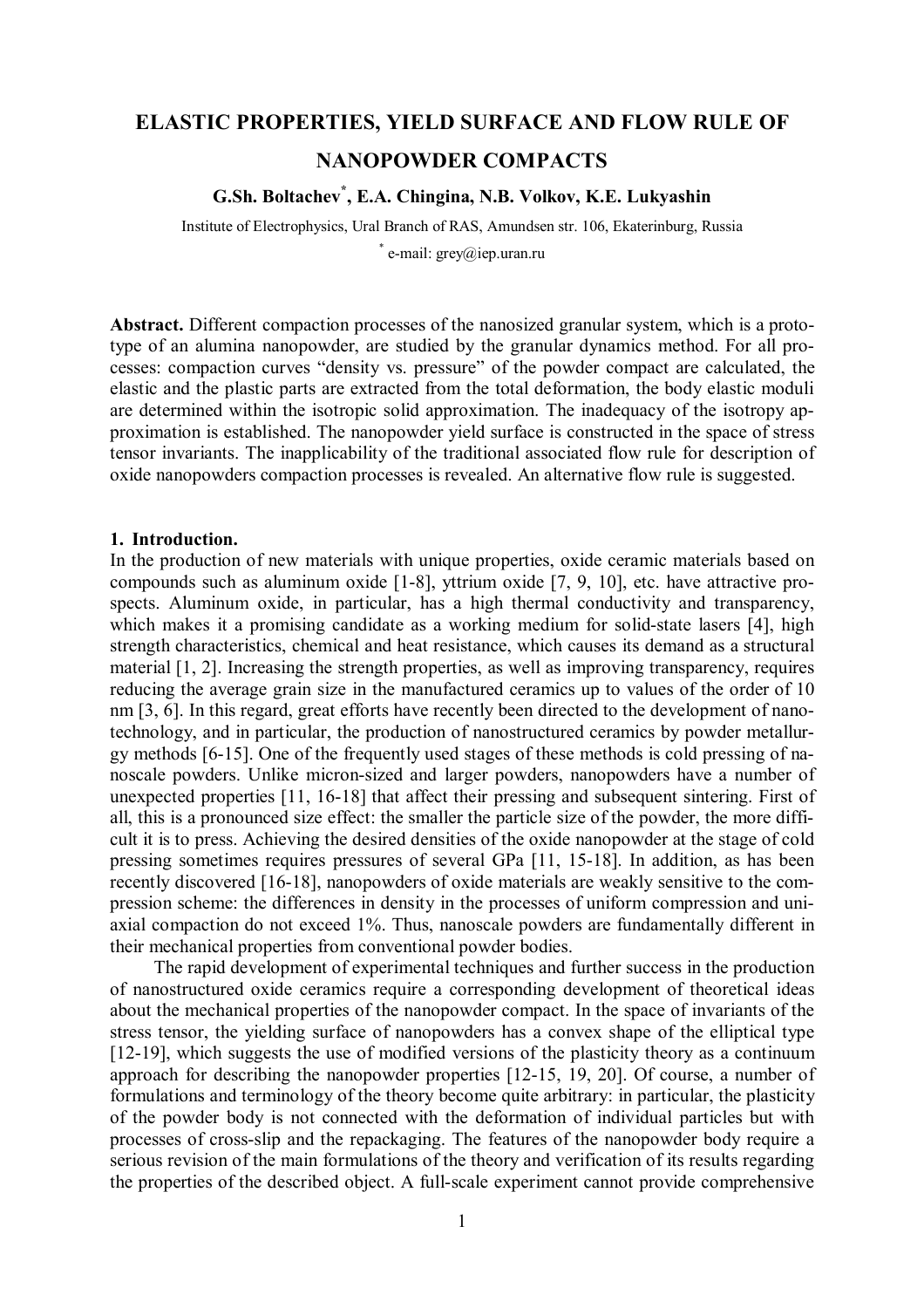information about the characteristics of the powder system and changes in its properties in the compaction processes. Much more detailed information can be obtained in the framework of the microscopic examination implemented in this study, i.e., the nanopowders simulation by the method of granular dynamics [16-18, 21-25].

The object of research is a monodisperse (particle diameter  $d_g = 10$  nm) model system corresponding to an aluminum oxide nanopowder with a strong tendency to agglomeration. Real powders of this type are produced in the IEP (UB of RAS, Ekaterinburg) by methods of electric explosion of conductors [26] and laser evaporation of targets [9, 27]. Individual particles are characterized by a spherical shape and high strength characteristics. The sphericity of particles and their high strength, non-susceptibility to plastic crumpling, make the method of granular dynamics particularly promising and adequate tool for theoretical analysis.

#### **2. Numerical simulation technique**

The model cell has the shape of a rectangular parallelepiped with sizes *xcell*, *ycell*, and *zcell*. To generate initial backfills, the algorithm described in Ref. [16] is used, which allows creating isotropic and homogeneous structures in the form of a connected 3D periodic cluster. The number of particles  $N_p = 4000$ , the initial density  $\rho_0 = 0.24$ . The density  $\rho$  is the relative volume of the solid phase, i.e.,  $\rho = (\pi / 6) N_p d_g^3 / V_{cell}$  where  $d_g$  is the particles diameter and  $V_{cell}$ is the model cell volume. Periodic boundary conditions are used on all sides of the cell. The system is deformed by simultaneously changing the sizes of the model cell and proportionally rescaling the coordinates of all particles. After each act of deformation, a new equilibrium position of the particles is determined. This procedure corresponds to the effect on the powder under quasi-static conditions. The tensor of total deformations of the model system in Cartesian coordinates is diagonal. The increment of its components at each step of deformation are related to each other by the relations:  $\Delta \varepsilon_{xx} = \kappa_x \Delta \varepsilon_{zz}$ ,  $\Delta \varepsilon_{yy} = \kappa_y \Delta \varepsilon_{zz}$ . The vertical axis *Oz* always corresponds to the maximum compression. The step of deformation along this axis for all processes is set to  $\Delta \varepsilon_z = \Delta z_{cell} / z_{cell} = -0.0005$ , and the differences between the processes, i.e., the specifics of compaction, are determined by the values of the coefficients  $\kappa_x$  and  $\kappa_y$ .

The stress tensor  $\sigma_{ij}$  averaged over the model cell is calculated using the well-known Lava formula [21-23, 28]

$$
\sigma_{ij} = \frac{-1}{V_{cell}} \sum_{k < l} f_i^{(k,l)} r_j^{(k,l)},\tag{1}
$$

where summation is performed for all pairs of interacting particles *k* and *l*;  $f^{(k,l)}$  is the total force acting on the particle *k* from the particle *l*;  $r^{(k,l)}$  is the vector connecting the centers of the particles. As a rule, it is assumed [12-15] that the stress state of a plastically deformable body is sufficiently characterized by the first two invariants of the stress tensor, or uniquely associated with these invariants by the average (hydrostatic) stress *p* and the intensity *τ* of the stress deviator ( $\tau_{ij} = \sigma_{ij} - p\delta_{ij}$ , where  $\delta_{ij}$  is the unit tensor):

$$
p = \frac{-1}{3} \operatorname{Sp}(\sigma_{ij}), \qquad \tau^2 = \sum_{i,j=1}^3 \tau_{ij} \tau_{ji} \ . \tag{2}
$$

In the following we will also introduce the axial pressures:  $p_x = -\sigma_{xx}$ ,  $p_y = -\sigma_{yy}$ , and  $p_z = -\sigma_{zz}$ . The force characteristics of interparticle interactions are described by the relations [16-18]:

$$
f_a(r) = \frac{\pi^2}{3} \frac{(nd_0^3)\varepsilon d_g^6}{(r + \alpha d_0)^3 \left[ (r + \alpha d_0)^2 - d_g^2 \right]^2},
$$
\n(3)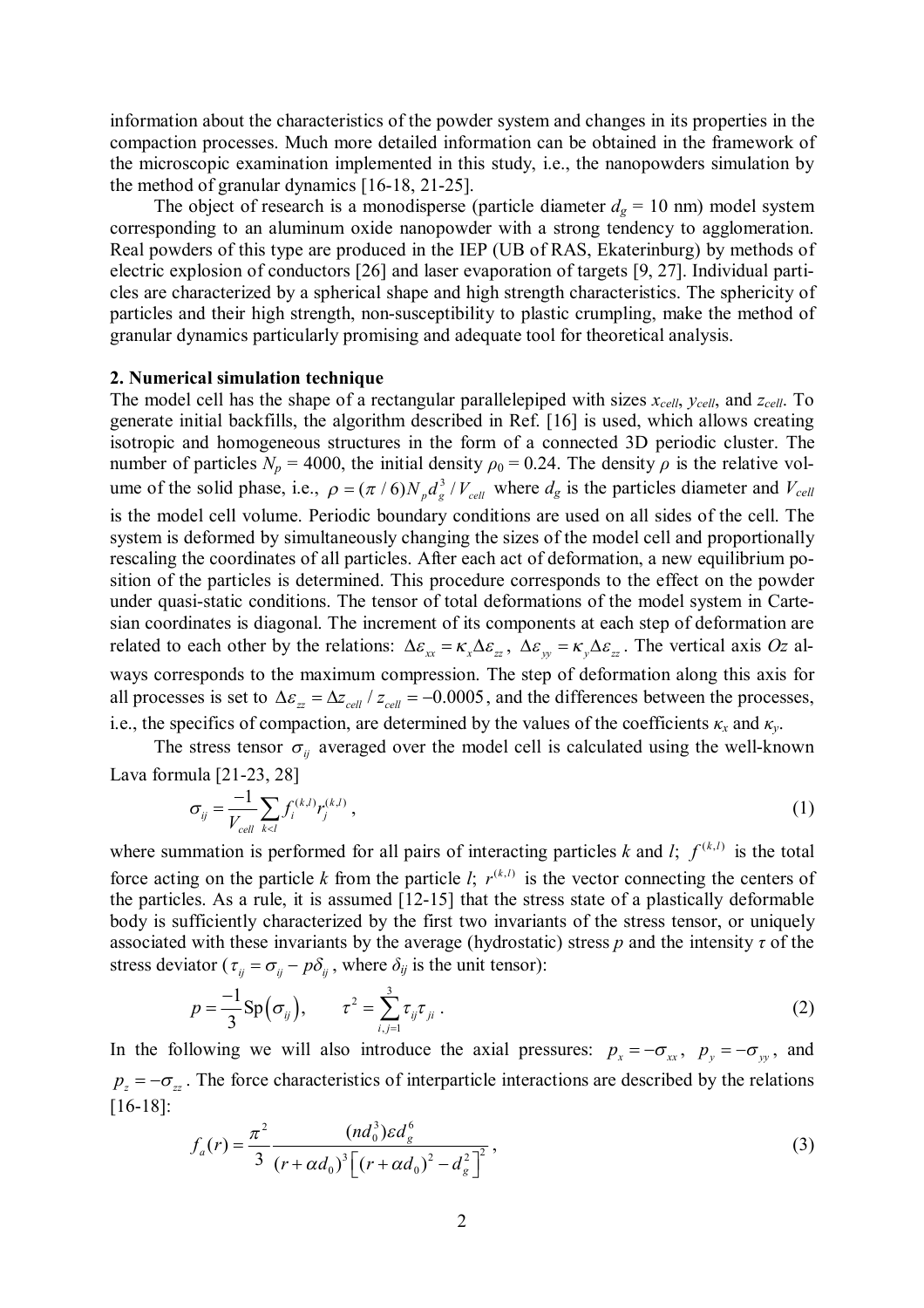$$
\frac{f_e(r)}{Ed_g^2} = \frac{(h/d_g)^{3/2}}{3(1-v)^2} - \frac{\pi}{4} \frac{(1-v)}{(1-2v)(1+v)} \left[ \frac{h}{d_g} + \ln\left(1 - \frac{h}{d_g}\right) \right], \quad h = d_g - r
$$
\n(4)

$$
f_t(\delta) = \min\left\{\frac{4Ea\delta}{(2-\nu)(1+\nu)}; \ \mu f_e; \ \pi a^2 \sigma_b\right\}, \qquad a = \sqrt{hd_g}/2 \tag{5}
$$

$$
M_p(\theta_p) = \min\left\{\frac{8Ea^3\theta_p}{3(1+\nu)}; \ \mu M(a); \ \frac{\pi}{2}a^3\sigma_b\right\}, \qquad M(a) = -2\pi\int_0^a \sigma_n(r)r^2dr, \tag{6}
$$

$$
M_r(\theta_r) = \min\left\{\frac{4}{3}\frac{Ea^3\theta_r}{1 - v^2}; \frac{1}{3}af_e\right\},\tag{7}
$$

Here: the modified Hamaker formula (3) determines the dispersion attraction force  $f_a$  [29,30]; the modified Hertz's law (4) determines the force  $f_e$  of elastic repulsion of particles [31]; the linearized Cataneo-Mindlin's law (5) determines the tangential interaction of pressed particles ("friction" forces) [32-34]; the linearized Jager's law (6) (or Reisner-Sagosi's law [35,36]) determines the moment  $M_p$  of surface forces arising during mutual rotation of pressed particles around the contact axis at an angle  $\theta_p$ ; the Lurie's law (7) determines moment  $M_r$  surface forces that occur when the contact axis is bent at an angle *θ<sup>r</sup>* (with the appearance of a strong bond between the particles; see [37], p. 272, Eq. (4.5)). In the presented equations: *r* is the distance between the centers of the interacting particles,  $\varepsilon$  and  $d_0$  are the energy and the size parameters of intermolecular forces;  $\alpha$  is the factor that defines the minimum gap between the contacting particles and sets a maximum adhesion force  $(f_{a,\text{max}} = f_a(d_g))$ ; *E* and *v* are Young's modulus and Poisson's ratio of the particles;  $\delta$  is the tangential displacement of the contact spot; *a* is the contact area radius;  $\mu$  is the friction coefficient;  $\sigma_b$  is the critical shear stress, which characterizes the shear strength of the material;  $\sigma_n$  is the normal stresses on the contact area.

The appearance/destruction of a strong bond between the particles is described using a parameter  $\Delta r_{ch}$  that characterizes the necessary compression of the particles [16]. It is assumed that reducing the distance *r* between the centers of the particles to the value  $r_{\min} \leq d_e - \Delta r_{ch}$  initiates the formation of a strong bond. After the formation of a strong bond between the particles, further compression (with a decrease in *r*) continues to correspond to the elastic interaction (4), but when stretched (an increase in *r*) we have a linear relationship of the force  $f_e$  and the distance *r* up to the value  $r' = r_{min} + \Delta r_{ch}$ . At  $r > r'$  a partial contact destruction is introduced, which is described by increasing the *rmin* parameter, so that the difference  $r - r_{\min}$  remains equal to its maximum value  $\Delta r_{ch}$ . Complete destruction of the contact between the particles occurs when stretched to the value of  $r = d_g$ . With the appearance of a strong bond between the particles, the restrictions in the ratios (5) and (6) associated with the friction coefficient (*µ*) are removed.

Aluminum oxide in the  $\alpha$ -phase is assumed as the particle material:  $E = 382$  GPa,  $v = 0.25$ ,  $nd_0^3 = \sqrt{2}$ ,  $\alpha d_0 = 0.1$  nm;  $\varepsilon = 1224k_B$ ,  $\sigma_b = 0.02E$  [16]. The particle diameter  $d_g = 10$  nm, the interparticle friction coefficient  $\mu = 0.1$ , the parameter  $\Delta r_{ch} = 0.01 d_s$ . Thus, the simulated system is close in its parameters to the model system II of Ref. [16], i.e., it corresponds to a highly agglomerated alumina powder of Ref. [38].

To identify the various simulated compaction processes, the values of the coefficients  $\kappa$ <sup>*x*</sup> and  $\kappa$ <sub>*y*</sub> are used, and the process is denoted by the pair " $\kappa$ <sub>*x*</sub>; $\kappa$ <sub>*y*</sub>". Computer experiments have been performed for the following processes: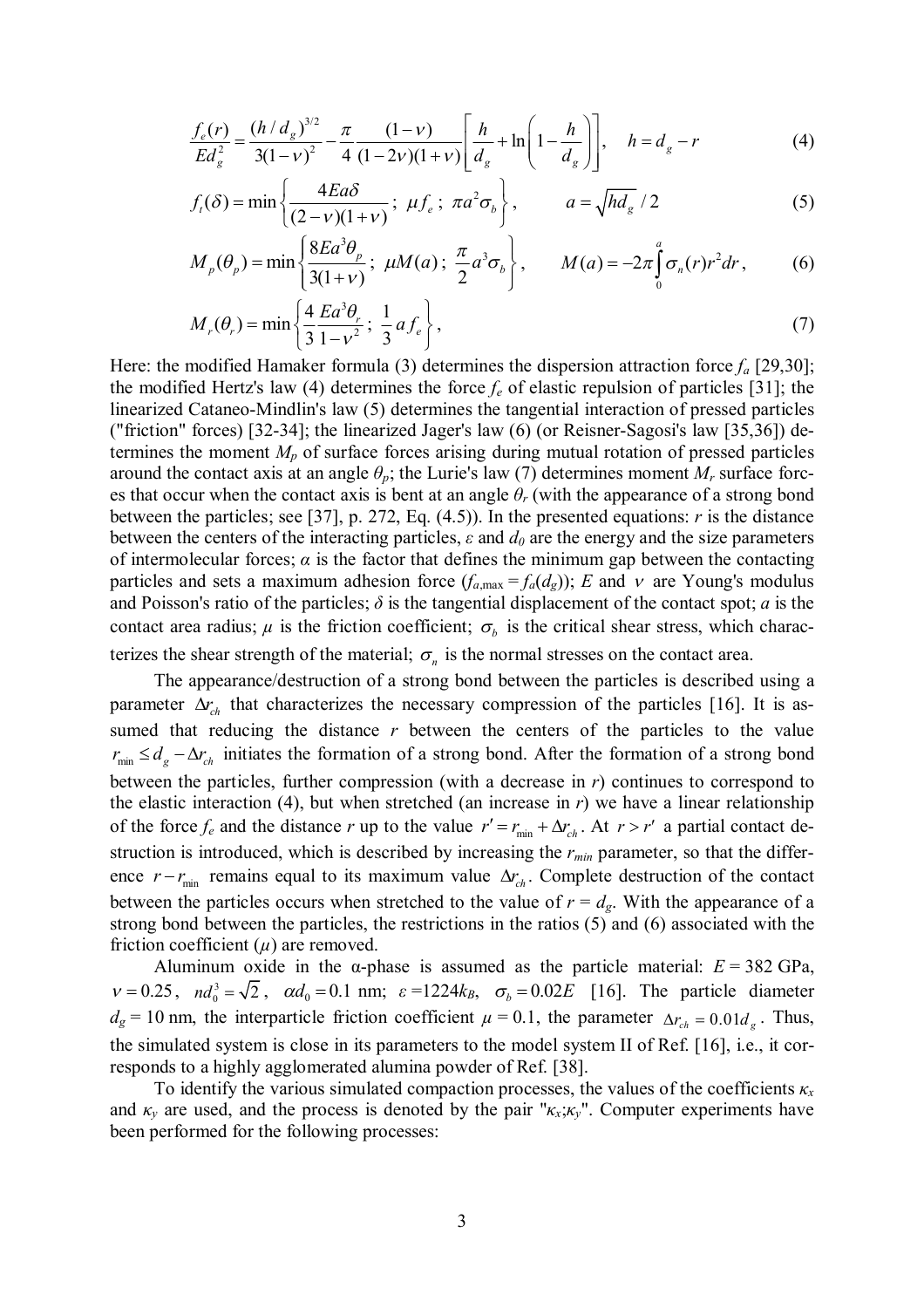- 1. «1;1» is the uniform compression. Strain increment  $\Delta \varepsilon_{ij}$  and stress  $\sigma_{ij}$  tensors are spherical, i.e.,  $\Delta \varepsilon_{ij} = (\varepsilon / 3) \delta_{ij}$ ,  $\sigma_{ij} = -p \delta_{ij}$ , where  $\varepsilon = \text{Sp}(\Delta \varepsilon_{ij})$ .
- 2. «0.9;1»: the intensity of the deviator  $\gamma_{ij} = \Delta \varepsilon_{ij} (\varepsilon / 3) \delta_{ij}$  of the strain increment tensor is equal to  $\gamma = \varepsilon / \sqrt{6} / 87$ .
- 3.  $\langle 0.75; 1 \rangle$ :  $\gamma = \varepsilon \sqrt{6}/33$ .
- 4. «0.5;1»:  $\gamma = |\varepsilon| \sqrt{6}/15$ .
- 5.  $\langle 0.25;1 \rangle : \gamma = |\varepsilon| \sqrt{6}/9$ .
- 6. «0;1» is the compression along the *Oy* and *Oz* axes:  $\gamma = |\varepsilon| \sqrt{1/6}$ .
- 7.  $\langle 0; 0.5 \rangle$ :  $\gamma = |\varepsilon| \sqrt{2}/3$ .
- 8. «0;0» is the uniaxial compression along the *Oz* axis:  $\gamma = \varepsilon \sqrt{2/3}$ .
- 9. «0;–0.1» is the compression on the *Oz* axis with simultaneous slight stretching on the *Oy* axis:  $\nu = \varepsilon / \sqrt{74} / 9$ .
- 10. «0;-0.2»:  $\gamma = \varepsilon \sqrt{31/24}$ .
- 11. «0;-0.3»:  $\nu = \varepsilon \sqrt{278/147}$ .

In addition, three processes of the form " $\kappa_n$ , $\kappa_n$ " have been modeled with values

$$
\kappa_1 = \frac{1}{4}
$$
;  $\kappa_2 = \frac{\sqrt{3} - 1}{\sqrt{3} + 2} \approx 0.196$ ;  $\kappa_3 = \frac{-1}{2} \frac{\sqrt{31} - 4}{\sqrt{31} + 2} \approx -0.103$ , (8)

which in terms of the ratio  $\gamma/\varepsilon$  are analogs, respectively, of the processes "0;1", "0;0.5" and "0;–0.2".

### **3. Compaction curves**

In all the processes listed in the previous section, the model cell has been compacted to a specified level  $p_{max} = 5$  GPa of external load along the  $Oz$  axis, i.e., until the condition  $p_z = p_{\text{max}}$ . Then the model cell has been unloaded, during which the cell has been deformed in all directions with the same relative rates as when compacting, but the opposite sign. Figure 1 shows the compaction and unloading curves  $p_z(\rho)$  of the five processes. Note that several (from 6 to 10) statistically independent calculations have been performed to construct each curve, after which the calculated data have been averaged. The stage of unloading, or "elastic" unloading [17, 19, 24], is characterized by a change  $\Delta \rho_u$  in density. However, in addition to the purely elastic unloading interparticle contacts, pressure relief is also accompanied by irreversible processes of relative movement of particles. Therefore, the name of these stages "elastic" is quite conditional, and only assumes that elastic processes are likely to prevail here.

Figure 1 shows that at the loading stage, the "density – maximum pressure" compaction curves are very close to each other. The processes "1;1", "0.5;1", and "0;1" coincide within the calculation error (about 0.3%), and the deviation from them of the process "0;0"(uniaxial compression) is about 1% in density. Insensitivity of nanopowder compaction to the loading scheme was noted earlier in the works [16-18]. The reason for this insensitivity seems to be the mutual compensation of two opposite effects. On the one hand, the transition to asymmetric loading (from uniform compression "1;1" to biaxial "0;1" and then to uniaxial "0;0") leads to a given level of external (maximum) pressure (*pz*) to reduce the average pressure in the powder, which should reduce the density of the compact. So, for a uniaxial process "0;0" at *p<sup>z</sup>*  $= 5$  GPa, the calculated hydrostatic pressure is only  $p = 3.9$  GPa. On the other hand, an increase in shear deformations and stresses characterized by the deviators intensity of strain (*γ*) and stresses (*τ*) contributes to the achievement of higher densities. If for uniform compression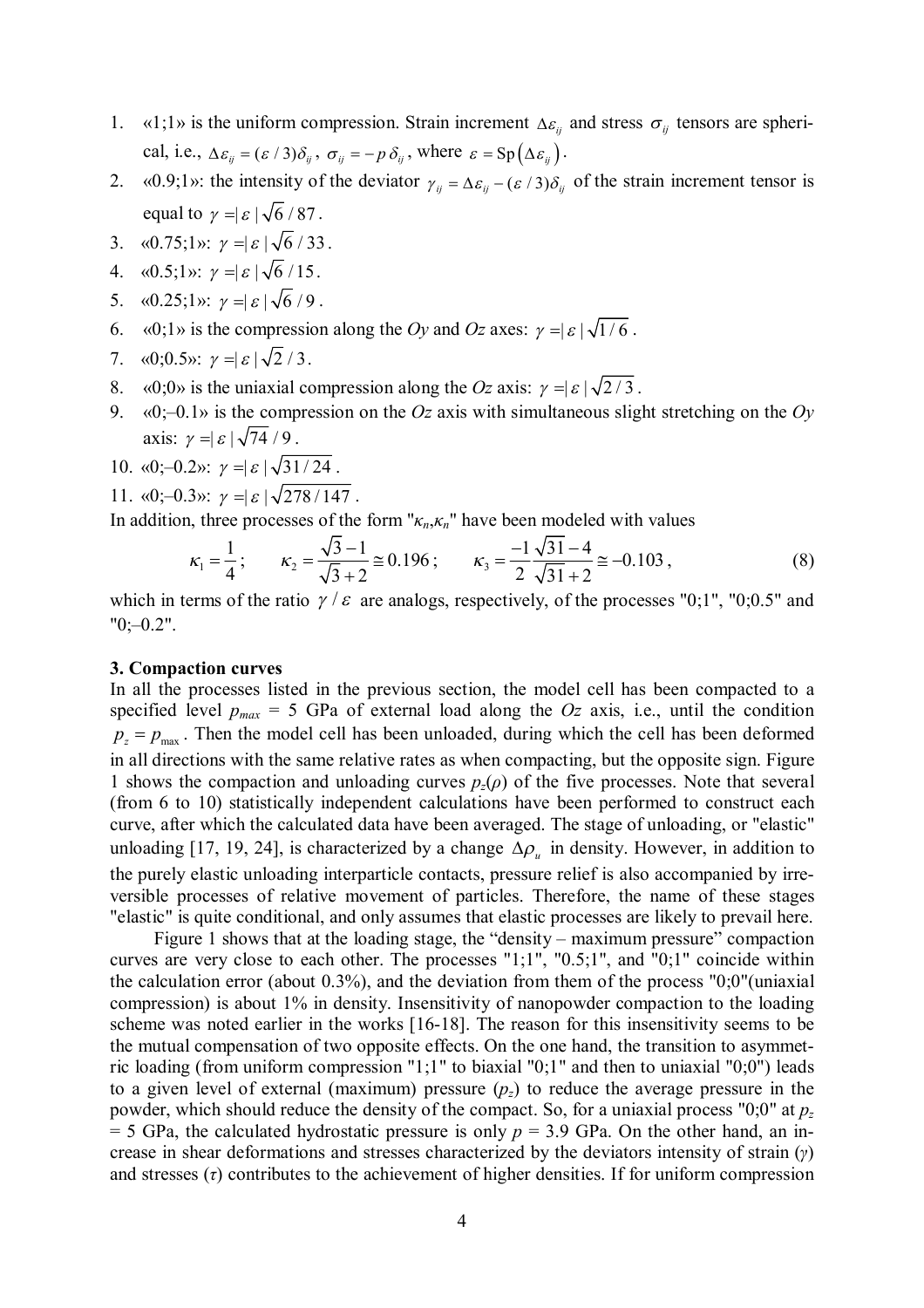$\gamma, \tau \equiv 0$ , then for a uniaxial process  $\gamma = 0.816$ , and the value of  $\tau$  at maximum pressure, as shown by numerical estimates, reaches 1.3 GPa.



**Fig. 1.** Compaction curves in the "density–pressure *pz*" plane for the processes «1;1» (solid line 1), «0.5;1» (dashed line 2), «0;1» (dotted line 3), «0;0» (solid line 4) and «0;–0.3» (dashed line 5). The insert shows the initial stage of the compaction at an enlarged scale.

At the stages of "elastic" unloading, the difference in density between the simulated processes becomes more noticeable, and is about 2% between the uniaxial and uniform processes when the external pressure is completely released. Moreover, if the uniaxial process is characterized by lower density values during loading, then after the "elastic" unloading, the lower density corresponds to the process of uniform compression-stretching. Density changes  $\Delta \rho_u$  at the unloading stages for processes "1;1" and "0;0" are 14.5% and 11.3%, respectively.

Separately, the question of the significance of the third invariants of strain and stress tensors for the description of a powder body has been investigated. As noted [12], for a wide class of isotropic materials, for example, classical elastic and viscous bodies, scalar mechanical properties are determined only by the first two invariants of these tensors. This approximation fully justifies itself when describing powders of micron and larger sizes [12, 19, 20]. However, for nanoscale powders, this approximation has not yet been verified. In order to perform this check we have analyzed the processes "0;1", "0;0.5" and "0;–0.2" in comparison with their analogues, i.e., with processes  $\mathbf{r}_{k_n,k_n}$ " (8), see Fig. 2. Despite the equality of the relation  $\gamma/\varepsilon$ , the analyzed pairs of processes are characterized by different values of the third invariant of the strain tensor.

If we use the value  $I_3 = ||\gamma_{ii}||^{1/3}$  $I_3 = ||\gamma_{ij}||^{\sim}/\varepsilon$  as an additional characteristic (where  $||\gamma_{ij}|| = \gamma_{xx}\gamma_{yy}\gamma_{zz}$ is the determinant of the deformation deviator), then for the pair of processes "0;1" and " $\kappa_1, \kappa_1$ " we have  $I_3 = -0.21$  and  $+0.21$ , respectively; for the pair "0;0.5" and " $\kappa_2, \kappa_2$ " – 0 and 0.24; for the pair "0;–0.2" and " $\kappa_3, \kappa_3$ " – 0.84 and 0.58. As a consequence, these pairs are characterized by different values of individual components of the stress tensor and the similar third invariant of the stress deviator. So, for the pair "0;0.5" and " $\kappa_2, \kappa_2$ " at a pressure  $p_z = 5$  GPa, the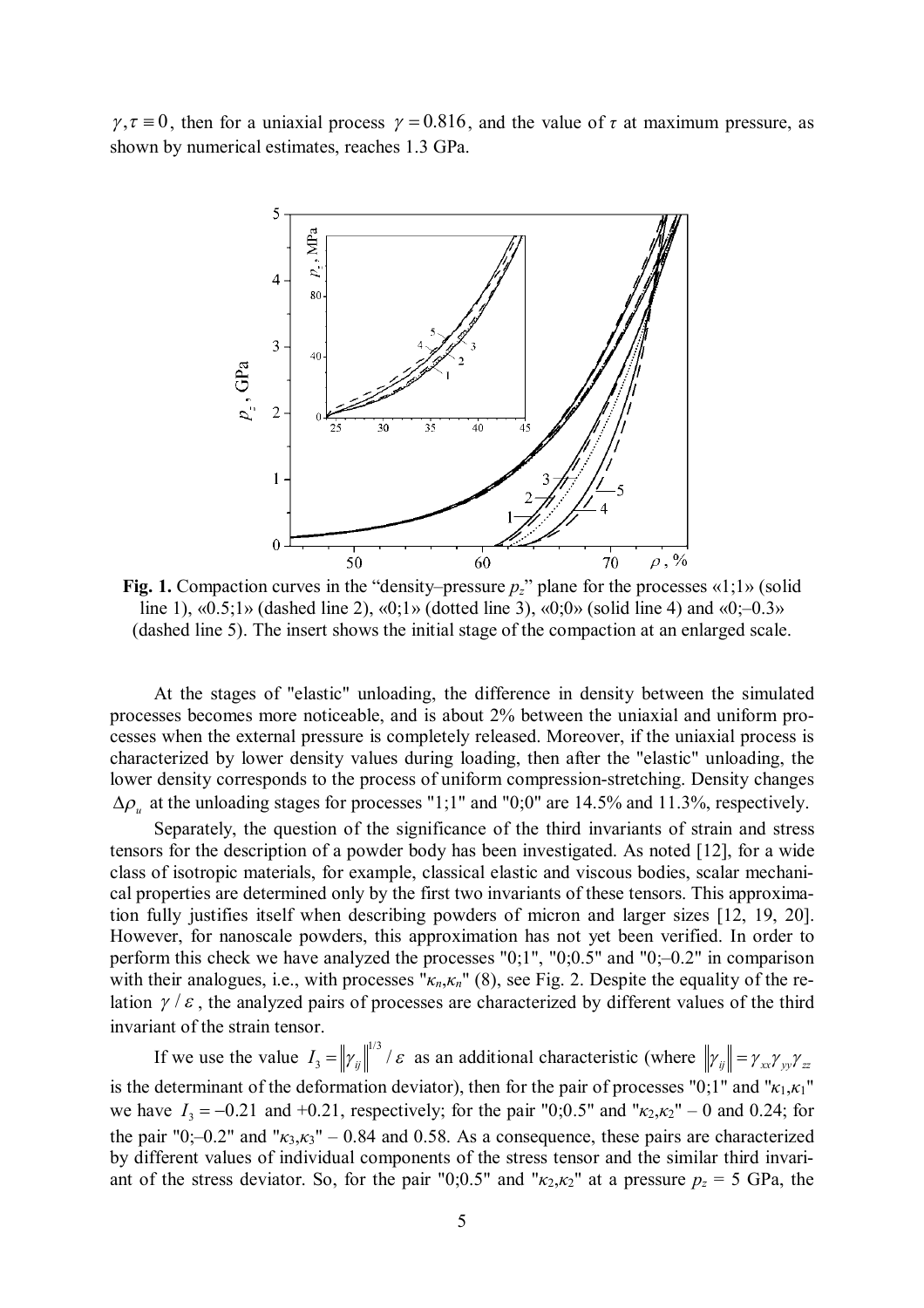compact density reaches  $\rho \approx 74.5\%$ , and the "side" pressures in the process "0;0.5" are  $p_x \approx 3.6$  GPA and  $p_y \approx 4.3$  GPA, and in the process " $\kappa_2, \kappa_2$ "  $p_x \equiv p_y \approx 3.8$  GPa. Nevertheless, despite the obvious difference in the stress state realized in these processes, the curves of their compaction in the invariant variables  $p(\rho)$  and  $\tau(\rho)$  coincide within the calculation error. The dependences of the stress deviator intensity on the compact density of the analyzed processes are shown in Fig. 2. It can be seen that the curves  $\tau(\rho)$  of each pair are satisfactorily consistent both at the loading and unloading stages. The curves  $p(\rho)$  show a similar agreement. Thus, the coincidence of the curves  $p(\rho)$  and  $\tau(\rho)$  for processes with different values of the third invariants of strain and stress tensors confirms the hypothesis traditionally used in the plasticity theory that the first two invariants of these tensors are sufficient to describe nanoscale powder systems.



**Fig. 2.** The dependence of the stress deviator intensity on the compact density for processes:  $"0;1", "0;0.5"$  and  $"0;-0.2"$  (solid lines 1, 2 and 3, respectively); " $\kappa$ 1, $\kappa$ 1", " $\kappa$ 2, $\kappa$ 2" and " $\kappa$ 3, $\kappa$ 3" (dashed lines 1, 2 and 3, respectively).

## **4. Extraction of "elastic-reversible" contribution**

In Refs. [17, 18] the elastic contribution to the total change in the compact density  $\Delta \rho_e$  at the compaction stage was identified with the value of  $\Delta \rho_u$ , i.e., with the change in density recorded at the stage of external pressure relief. However, this identification is not strict, since at the stage of pressure relief in the powder system, simultaneously with the processes of elastic unloading of interparticle contacts, the processes of relative (tangential) slippage of particles inevitably occur that corresponds from the macroscopic point of view to the process of plastic flow of the material. For the same reason, the estimation of the uniform compression modulus

$$
K_p = \rho \frac{dp}{d\rho}\bigg|_{\text{ela}},\tag{9}
$$

made in Ref. [39] by the slope of the  $p_z(\rho)$  curve at the initial pressure relief section can only be considered a "bottom estimate". It is also worth noting the high labor cost of such an as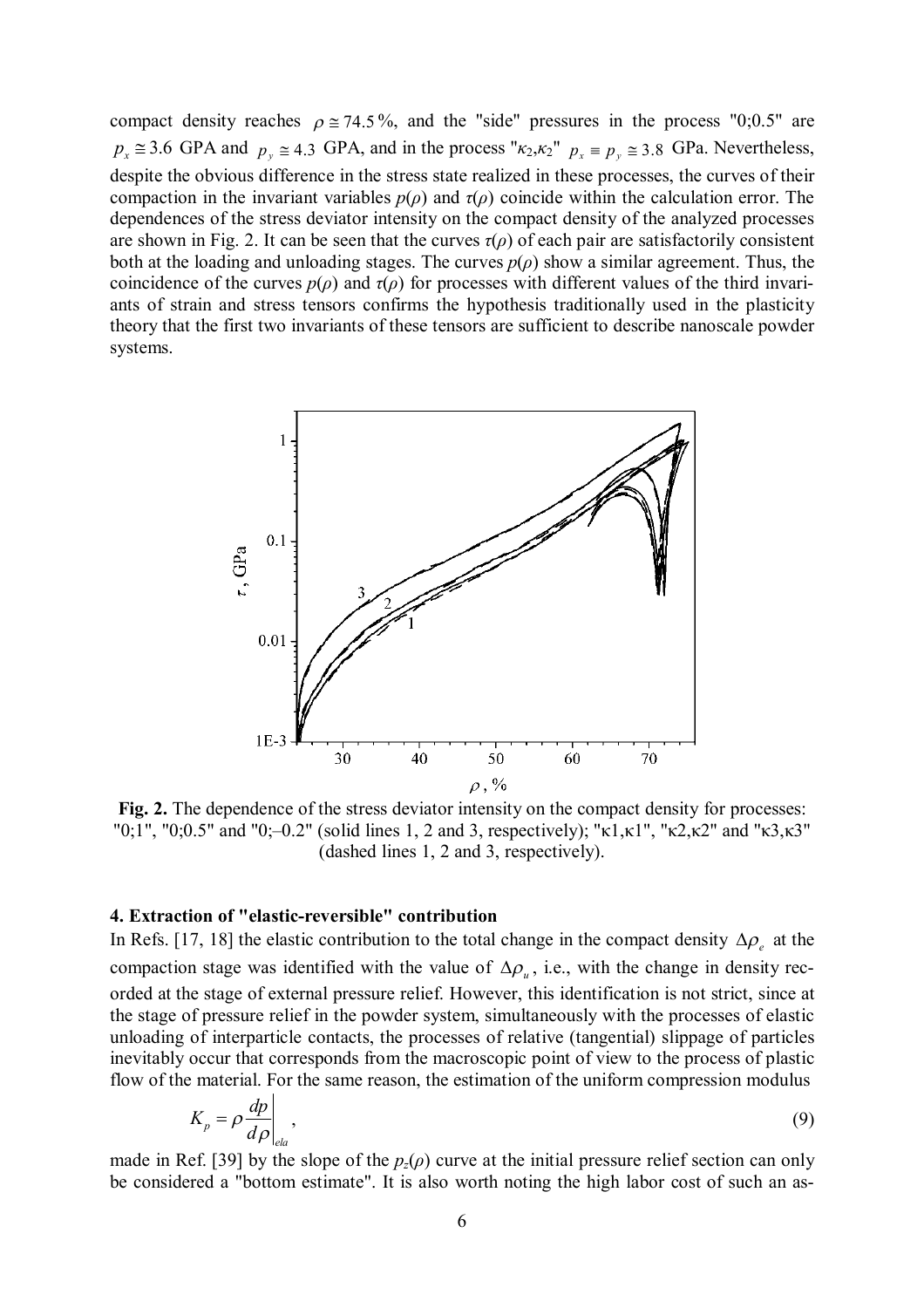sessment of elastic properties. Analysis of their changes with increasing compact density requires the simulations of a large number of elastic unloading branches [17, 39].

In connection with what has been said in the present work, a fundamentally different way of evaluating the elastic properties of a compact has been realized. The elastic stress increment  $\Delta \sigma_{ij}$  in the simulated system, corresponding to a small density increment  $\Delta \rho$ , was "measured" at each step of deformation of the model cell immediately after changing its size and proportional increment of the corresponding coordinates of all particles. Only after this measurement did the relaxation mechanism "turn on", i.e. particles began to move to new equilibrium positions. Thus, the processes of mutual slippage are separated from purely elastic deformation. It should be noted that the relative displacements of particles proportional to the deformation of the model cell correspond to the well-known Voigt approximation for the strain field in a continuous medium [28].

Taking as an assumption the powder compact isotropy, we can use the Hooke law in the form [40, 41]

$$
\Delta \sigma_{ij} = K_p \varepsilon + 2\mu_e \left( \Delta \varepsilon_{ij} - \frac{\varepsilon}{3} \delta_{ij} \right), \qquad 2\mu_e = 3K_p \frac{1 - 2\nu_p}{1 + \nu_p}, \qquad (10)
$$

to describe its elastic properties that allows us to determine the elastic moduli  $K_p$  and  $v_p$  of the powder body. The expression for the compression module is written above, see Eq. (9), and the Poisson's ratio  $v_p$  for the simulated processes can be determined by the ratio of the increments of the stress tensor components, for example,

$$
\text{(0.5;1)}: \frac{\Delta p_x}{\Delta p_z}\bigg|_{ela} = \frac{1+3v_p}{2+v_p}; \quad \text{(0,1)}: \frac{\Delta p_x}{\Delta p_z}\bigg|_{ela} = 2v_p; \quad \text{(0,0)}: \frac{\Delta p_x}{\Delta p_z}\bigg|_{ela} = \frac{v_p}{1-v_p}. \quad (11-a)
$$

Note that for the "1;1" process (uniform compression) the Poisson's ratio cannot be determined, and for processes with three different diagonal components of the strain tensor, for example, the "0;0.5" process, the Poisson's ratio can be determined using different pairs of stress tensor components:

$$
\text{(0.5)}: \frac{\Delta p_x}{\Delta p_z}\bigg|_{ela} = \frac{3v_{p,x}}{2 - v_{p,x}} \, ; \qquad \frac{\Delta p_y}{\Delta p_z}\bigg|_{ela} = \frac{1 + v_{p,y}}{2 - v_{p,y}} \, . \tag{11-b}
$$

In the case of validity of the isotropy approximation, the values  $v_{p,x}$  and  $v_{p,y}$  must coincide. Figures 3 and 4 show the elastic modules obtained using expressions  $(9) - (11)$ .

Figure 4 shows that the Poisson's ratio cannot be considered as an unambiguous function of the compact density, since we observe different dependences  $v_p(\rho)$  for different processes, as well as the mismatch of values  $v_{p,x}$  and  $v_{p,y}$  for the process "0;0.5". This indicates that the elastic properties of the simulated system cannot be described by law (10) with two elastic modules, i.e., the approximation of the material isotropy for the compacted powder is not performed. The calculated data show that the distribution of the directions of interparticle contacts in the powder system is isotropic within the calculation error in all simulated processes, but the distribution of contact forces has a noticeable angular dependence (see, for example, Fig. 14 in Ref. [16]). The latter, together with the nonlinear law of elastic particle interaction (4), apparently leads to a significant anisotropy, induced by the external loading conditions, of the elastic properties of the compact.

Despite the induced anisotropy noted above, the compression modulus  $K_p$ , determined by the first invariants of the strain and stress tensors and presented in Fig. 3, is determined for most simulated processes quite unambiguously, and is satisfactorily approximated by the common expression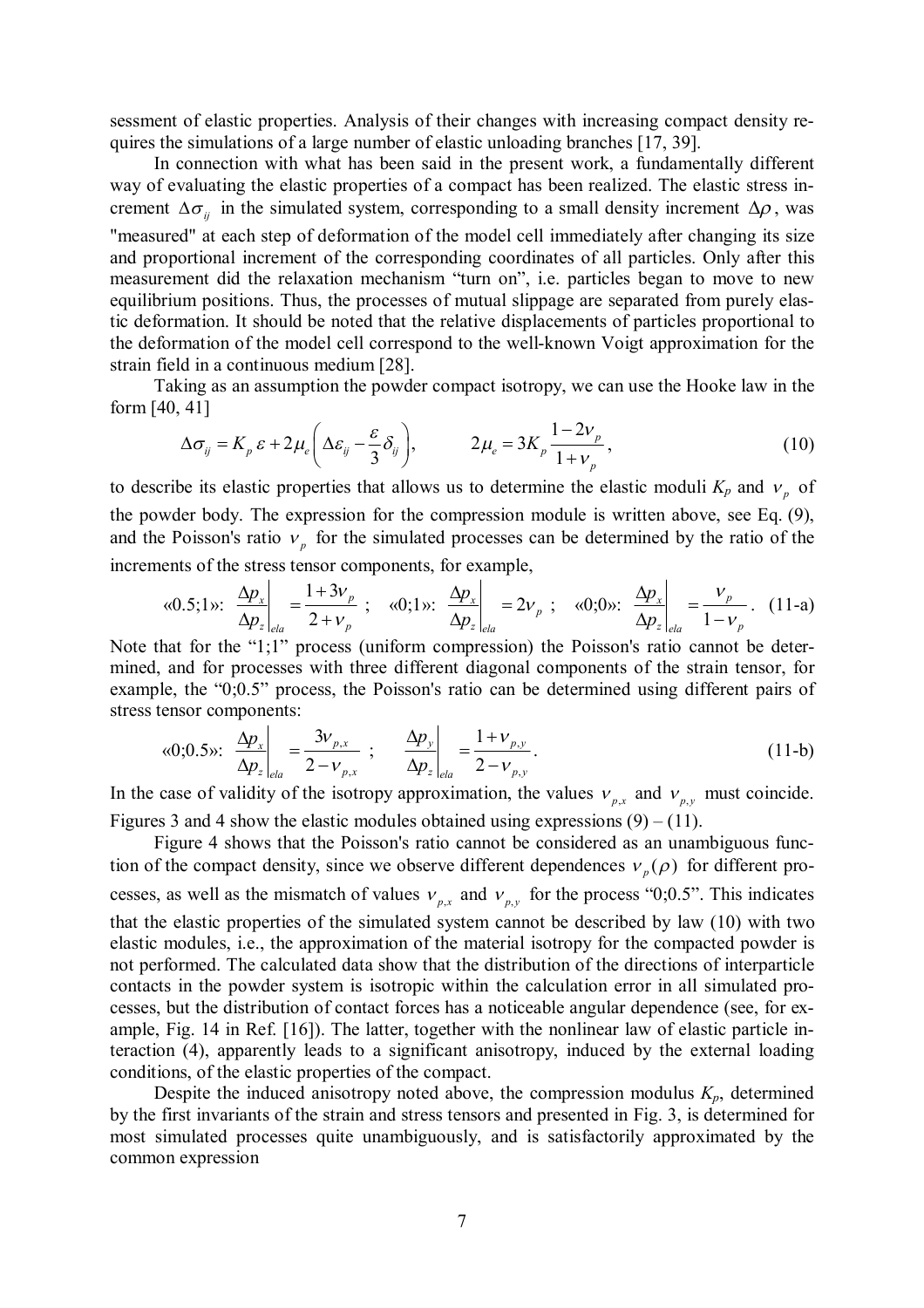$$
K(\rho) = k_1 \rho + k_2 \rho \exp(k_3 \rho), \qquad (12)
$$

with coefficients  $k_1 = 10.987$  GPa,  $k_2 = 0.638$  GPa, and  $k_3 = 5.744$ . The only exceptions are processes with extension along the *Oy* axis. Here, apparently, the proximity to the fracture surface of the powder body manifests itself. This surface according to studies [17, 25] is located on the " $p-r$ " plane somewhat to the left of the  $\tau(p)$  curve of the uniaxial compression process "0;0".



**Fig. 3.** Compression module, calculated according Eq. (9), for the processes "1;1", "0;1", " $0;0$ " (solid lines from bottom to top, almost indistinguishable) and " $0; -0.3$ " (dashed line). Dotted line is the approximation (12).



Fig. 4. Poisson's ratio calculated by Eq. (11), for the processes "0.5;1", "0;1" and "0;0" (solid lines 1, 2, and 3, respectively), as well as the coefficients  $v_{p,x}$  (dashed line 4) and  $v_{p,y}$ (dashed line 5) for process "0; 0.5".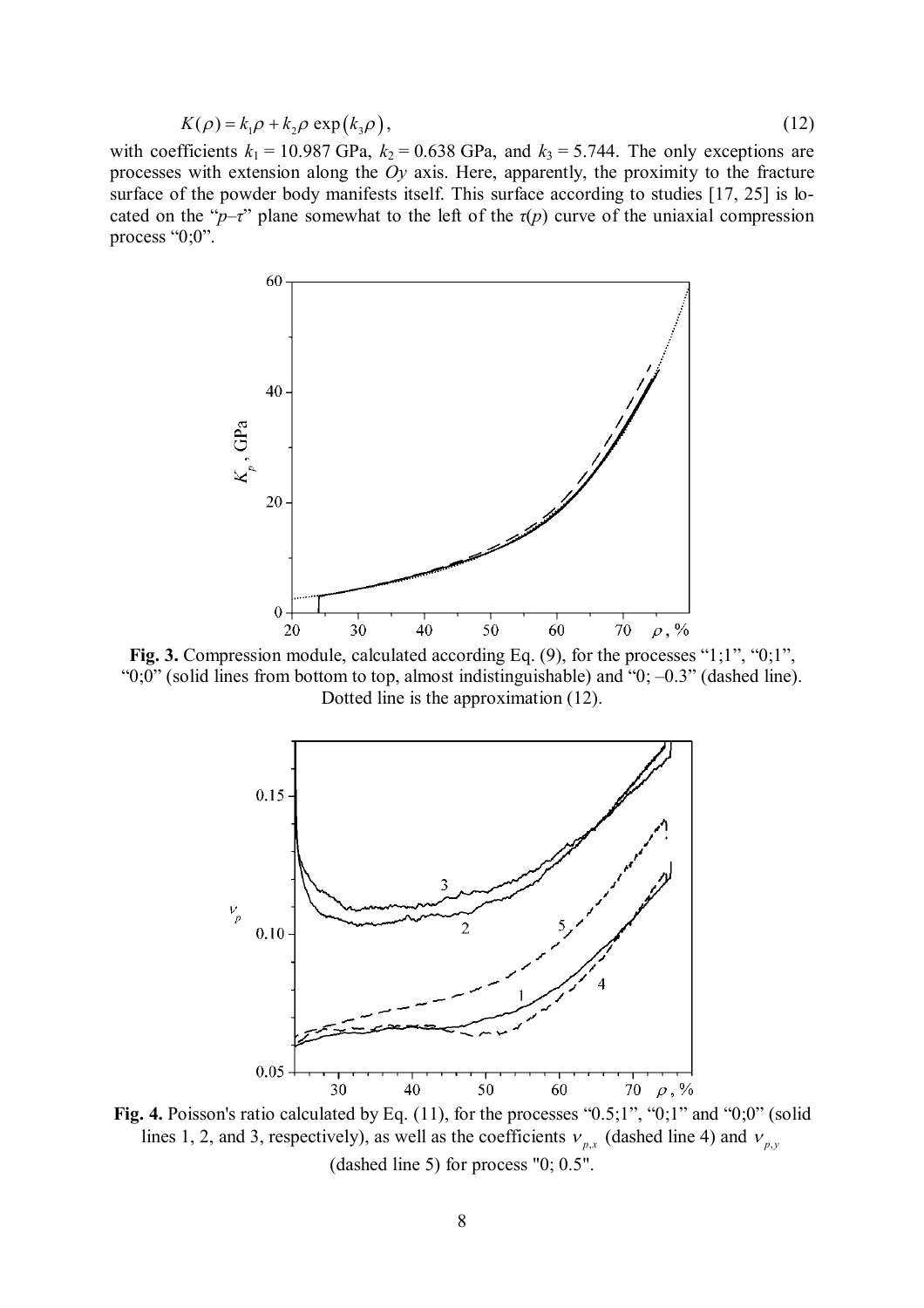With a known dependence  $K_p(\rho)$ , the elastic component of the density increment  $\Delta \rho_{\rho}$ accumulated during loading can be calculated using the equation:

$$
\Delta \rho_{ela} = \int_0^p \frac{\rho}{K_p(\rho)} dp \,. \tag{13}
$$

Numerically calculating the recorded integral along the loading curve  $p(\rho)$ , we obtain the relationship of  $\Delta \rho_{ela}$  with the parameters that determine the state of the powder compact ( $\rho$ ,  $p$ ,  $p_{\text{max}}$ , etc.). Figure 5 shows the dependencies  $\Delta p_{ela}(p)$  thus obtained. The noticeable difference in the  $\Delta \rho_{\text{evo}}(p)$  curves for processes with almost identical dependencies  $K_p(\rho)$  is due to the difference in the compaction curves  $p(\rho)$ , which are implicitly included in the subintegral expression of Eq. (13).

The  $\Delta \rho_{ela} ( p_{\text{max}} )$  curves have the same non-linear character as the curves in Fig. 5, and are qualitatively consistent with the corresponding dependencies presented in Ref. [17]. In quantitative terms, the obtained values of elastic deformation  $\Delta \rho_{ela}$  are below the values for the model system II with similar parameters in Ref. [17], where the elastic part of the density increment has been identified with the value of  $\Delta \rho_u$ . Thus, at a pressure of  $p_{max} = 5$  GPa for the process of uniform compression of system II  $\Delta \rho_{ela} = 14.65\%$  is obtained in Ref. [17], while for the process "1;1" we have  $\Delta \rho_{ela} = 12.68 \%$ . The decrease in the calculated values of elastic deformation is due to the exclusion of the contribution of plastic processes (mutual slippage of particles) in the algorithm for calculating elastic properties used in this work.



**Fig. 5.** The elastic part of the compact density increment calculated from the calculated compaction curves and Eqs. (9) and (13), depending on the hydrostatic pressure *p* for the processes (lines from top to bottom): «1;1», «0;1», «0;0», «0;–0.1», «0;–0.2», and «0;–0.3».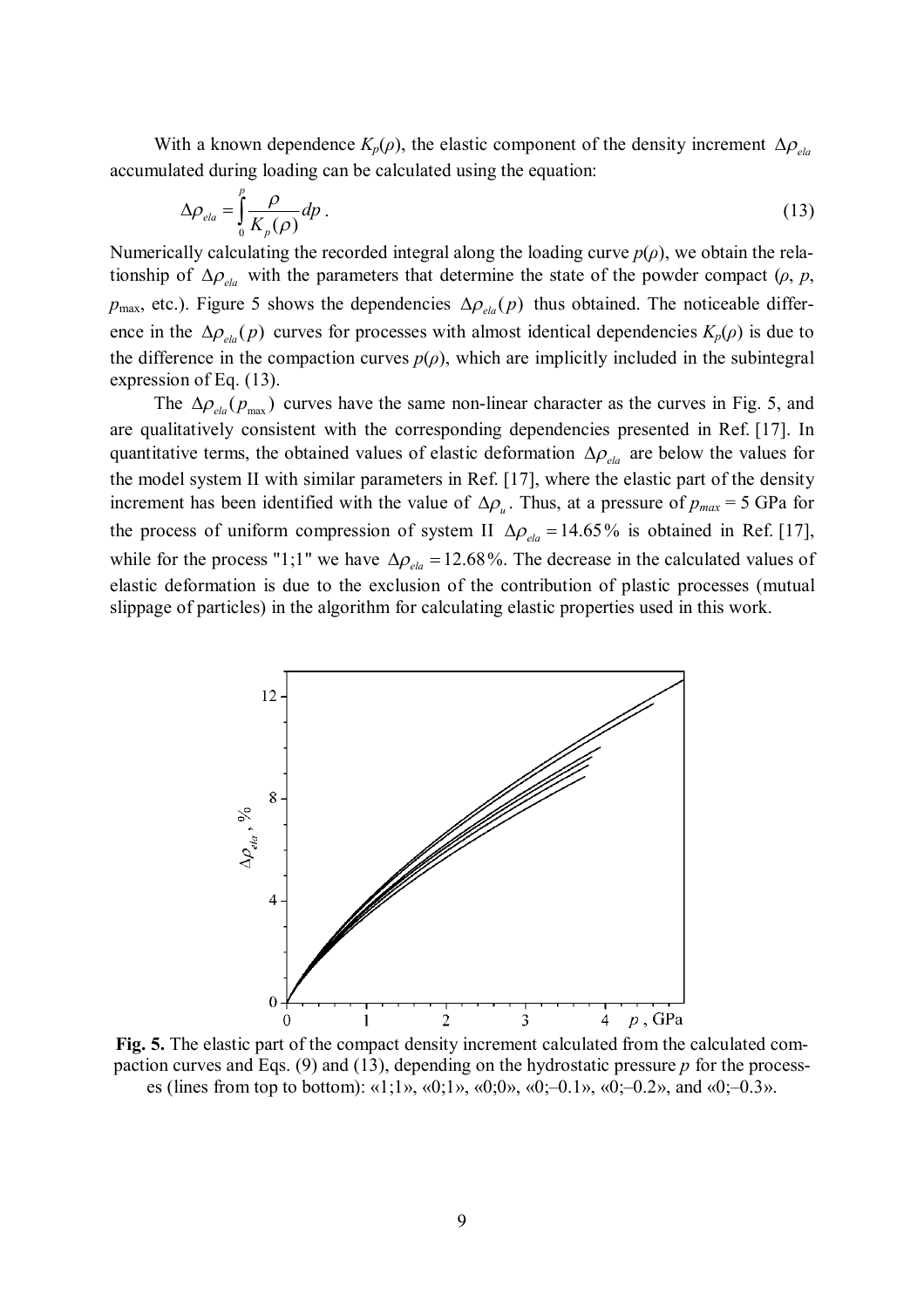The obtained dependences  $\Delta \rho_{ela}(p)$  allow us to distinguish an irreversible (plastic) component  $\rho_{\text{plast}} = \rho - \Delta \rho_{\text{ela}}$  from the total deformation  $\rho(p)$  of the model cell. The dependence of the  $\rho_{\text{plast}}$  value on the external pressure is shown in Fig. 6. There, for comparison, the original compaction curves  $\rho ( p_{\text{max}} )$  containing the elastic contribution  $\Delta \rho_{\text{ela}}$  are presented. The dependencies  $\rho_{\text{plast}} ( p_{\text{max}} )$ , as well as the original dependencies corresponding to different processes, are quite close to each other. It is interesting to note that at relatively low pressures ( $p_{\text{max}} \le 100$  MPa) the highest values of the achieved density (both  $\rho$  and  $\rho_{\text{plast}}$ ) are realized in the process of uniform compression "1;1", but in the range of high pressures ( $p_{\text{max}} > 1$  GPa), due to the large values of the elastic contribution  $\Delta \rho_{ela}$ , this process is characterized by the lowest values of the plastic component *ρplast*. The difference in *ρplast* values between uniaxial and uniform compression processes reaches 1.5% at  $p_{\text{max}} = 5$  GPa. In the hypothetical limit of infinitely high pressures ( $p_{\text{max}} \rightarrow \infty$ ), the  $p_{\text{plast}}(p_{\text{max}})$  dependencies are close to the power form  $\rho_{\text{plast}} = \rho_{\infty} - k_{\rho} / p_{\text{max}}^{1/2}$ , which allows us to estimate the maximum possible density  $\rho_{\infty}$  of compacts. For the studied processes, as shown in the inset of Fig. 6, it lies in the range from 67% (uniform compression "1;1") to 72% (process "0;-0.3").



**Fig. 6.** The compact density *ρ* (dashed lines) and the plastic irreversible contribution *ρplast* (solid lines) depending on the maximum external pressure  $(p_z)$ , along the  $Oz$  axis) for the processes "1;1", "0;1", "0;0", and "0;–0.3" (lines 1, 2, 3, and 4, respectively). Inset: *ρplast* values at high pressures and approximation to the limit  $p_{\text{max}} \to \infty$  (dashed lines).

#### **5. The yielding surface**

The key parameter of the deformable body when describing its mechanical properties in the framework of plasticity theories [12-15, 19, 20] is the yielding surface, which in the space of the stress tensor component determines the boundary between the elastic deformation region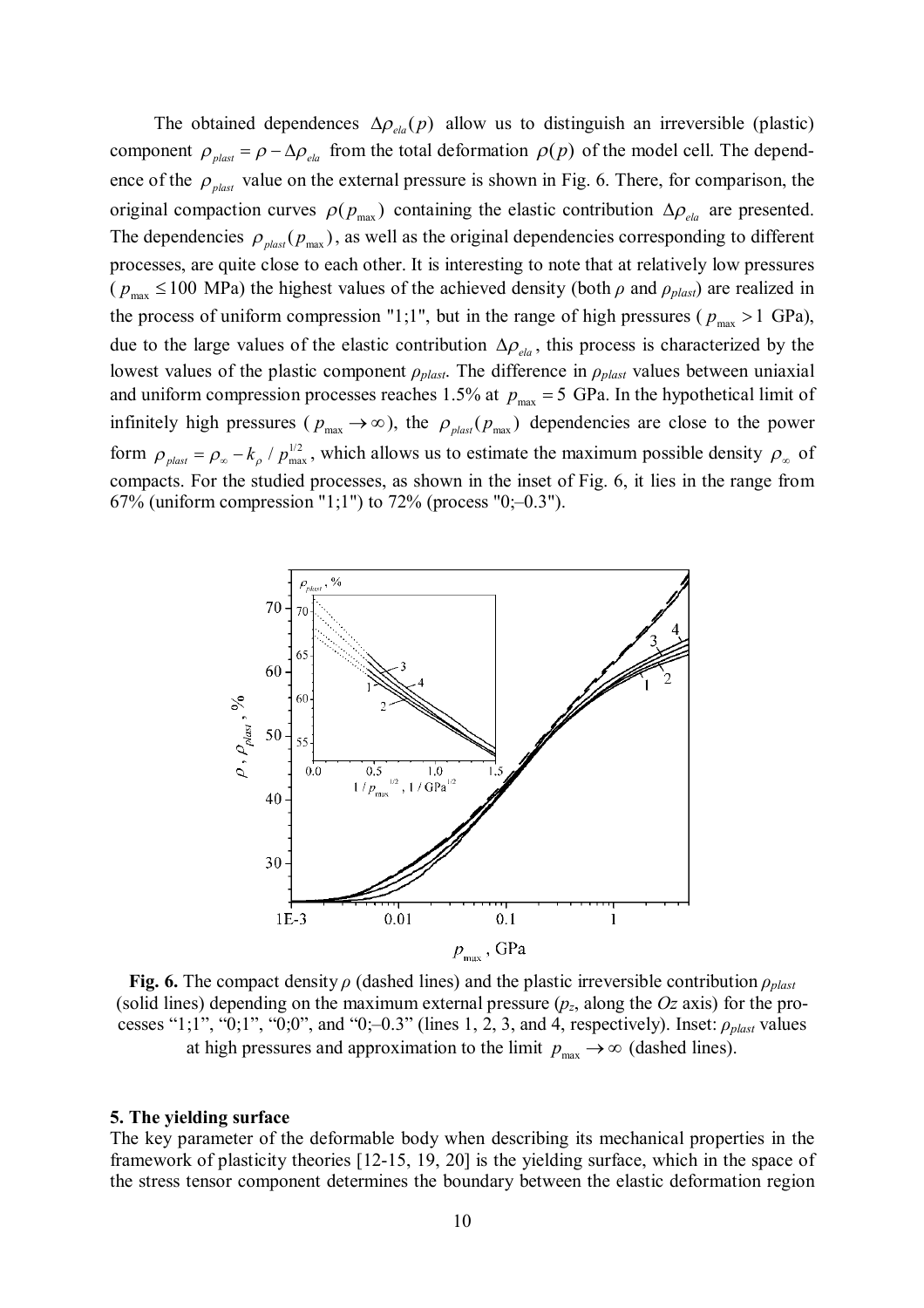and the plastic flow region. In contrast to plastically incompressible materials, in particular, compact metals, the powder yielding surface must depend not only on the intensity of the stress deviator  $(\tau)$ , but also on the value of the first invariant of the stress tensor  $(p)$ , and also on the current density as a parameter, passing in the limit of the pore-free state in the flow condition of the solid material. As the density, in accordance with the accepted analogy, it is necessary to understand the value of *ρ*<sub>*plast*, i.e., the accumulated "plastic" deformations with-</sub> out the elastic contribution.

Many researchers use an approximation of the yielding surface equation in the form of an ellipse in the coordinates " $p - \tau$ " to describe the behavior of porous bodies whose reaction to a change in the load sign can be neglected [12-15, 19]. For nanopowder compacts, as noted in previous works [17, 18], the elliptical surface is not applicable. If the sintered porous body is characterized by the presence of formed contacts between the particles, which is why it is able to resist almost equally tensile and compressive deformations, then the powder has a relatively weak resistance to tensile deformations. The consequence of this is a significant distortion of the flow ellipse and a noticeable shift towards positive values of hydrostatic pressure [17, 18].

Another feature of the powder body noted in Refs. [17, 25] is the presence of a fracture surface in the region of processes with tensile stresses. In the space of invariants " $p - \tau$ ", the fracture surface is located slightly to the left of the curve  $\tau(p)$ , corresponding to the uniaxial compression "0;0". In this regard, in the present work we used processes with only a relatively small stretch ("0;–0.1", "0;–0.2", and "0;–0.3"), located on the plane " $p - \tau$ " near the uniaxial compression curve. In this case, the area of compressive deformations, ranging from uniaxial to uniform compaction, which is responsible for the so-called consolidation locus of yield surface [19], is mainly analyzed.



**Fig. 7.** Dependences of stress deviator intensity on hydrostatic pressure for simulated processes (line numbers correspond to process numbers in section 2). Dots mark the states corresponding to the values *ρplast* = 0.55, 0.58, 0.60, 0.61, 0.617, 0.622, and 0.627. The dashed lines indicate the position of the yielding surface by Eq. (14) for these values.

Figure 7 shows the compression curves for the simulated processes in the space of invariants " $p - \tau$ ", as well as the points  $(p, \tau)$  on these curves, corresponding to the given densities *ρplast*. For 4 larger *ρplast* values (0.61, 0.617, 0.622, and 0.627) the errors of statistical averaging of the calculated data are also shown. At lower densities, the errors become comparable, or even less, of the size of the symbols in the figure. The uniform compression curve "1;1" (line 1) in these coordinates is located along the abscissa. Within the statistical error, all the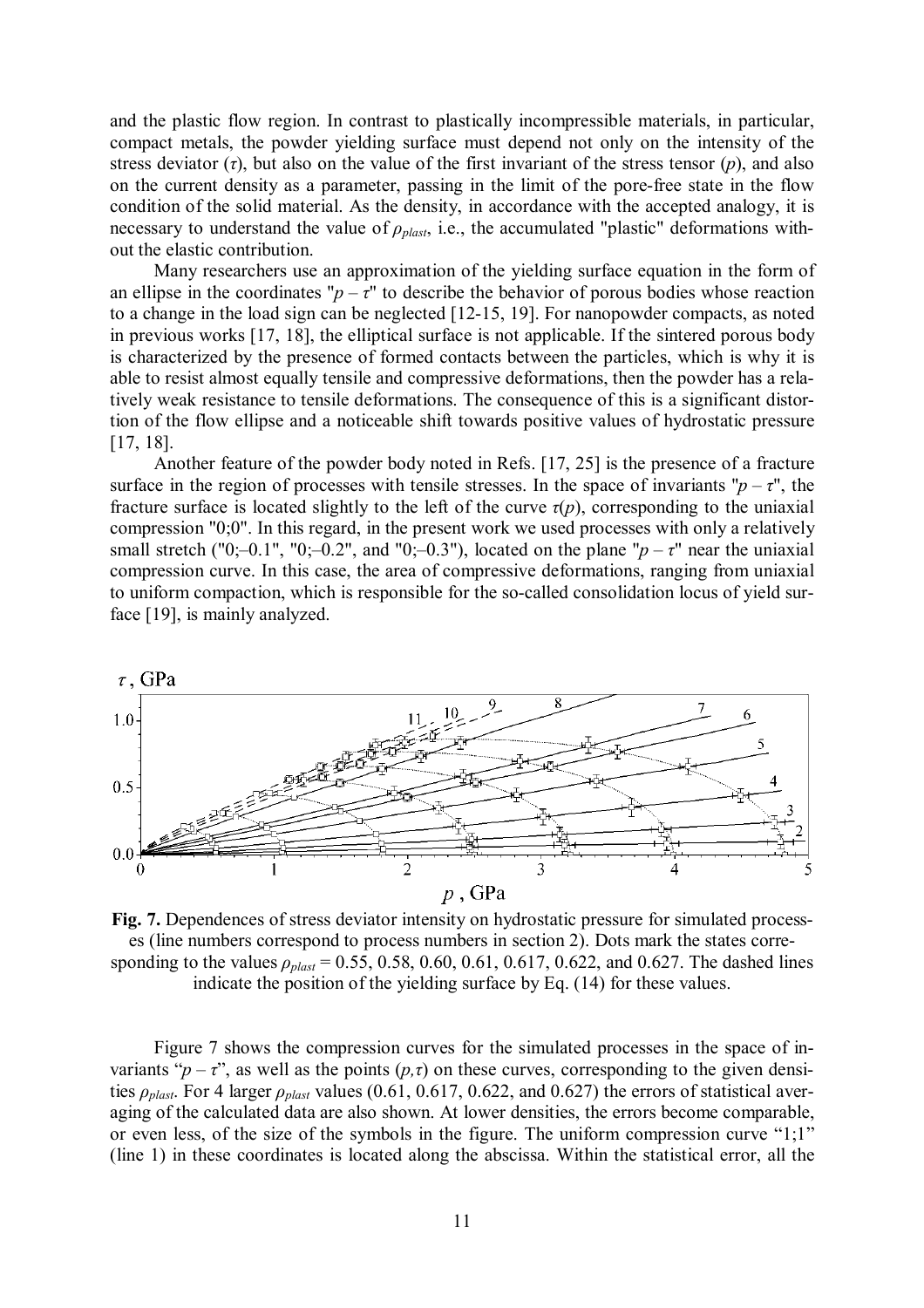calculation points presented in Fig. 7 are satisfactorily approximated by the common dependence  $\tau(p)$  for the yielding surface in the form:

$$
\frac{\tau}{p_a} = \left[ \tau_1 + \tau_2 \left( \frac{p}{p_a} \right) \right] \sqrt{1 - \frac{p}{p_a}}
$$
\n(14)

where  $p_a$  is the value of *p* corresponding to the density  $\rho_{\text{plast}}$  at uniform compression (the process «1;1»), i.e., the coordinate of the intersection of the yielding surface with the hydrostatic pressure axis; and the coefficients  $\tau_1$  and  $\tau_2$  depend on the density as follows:  $\tau_1 = 2.40 - 3.62 \rho_{\text{plast}}$ ,  $\tau_2 = 0.51 - 0.42 \rho_{\text{plast}}$ . The iso-lines determined by Eq. (14) are shown in Fig. 7 by dotted lines. It can be seen that the location and shape of the levels of the yielding surface corresponding to given densities *ρplast* generally confirms the convexity and smoothness (without corner points) of the powder compact yielding surface in the form of a shifted and deformed ellipse.

### **6. Flow rule of oxide nanopowders**

The calculated compaction curves and the constructed family of iso-lines ( $\rho_{plast}$  = const) of the yielding surface, shown in Fig. 7, allow a detailed analysis of the powder body flow. In the framework of the plastic body phenomenology, the hypothesis of the "associated rule" is widely used [12-14, 19, 20], according to which the strain increment should be normal to the yielding surface in the space of the stress tensor components. Moreover, under the strains it is necessary to understand precisely the plastic parts of the total strains.

The increment of the total strains  $\Delta \varepsilon_{ij}$  in the simulated processes is determined by the deformation of the model cell. Separating them into elastic and plastic parts, i.e.,  $\Delta \varepsilon_{ij} = \Delta \varepsilon_{ij}^{(e)} + \Delta \varepsilon_{ij}^{(p)}$ , we define the elastic parts by the relations:

$$
\Delta \varepsilon_{xx}^{(e)} = -\frac{\Delta p_x}{3K_p}, \qquad \Delta \varepsilon_{yy}^{(e)} = -\frac{\Delta p_y}{3K_p}, \qquad \Delta \varepsilon_{zz}^{(e)} = -\frac{\Delta p_z}{3K_p}, \tag{15}
$$

which, as can be easily seen, correspond to expression (9) for the elastic modulus of compression. Subtracting the elastic parts determined by Eqs. (15) from the total strains, we obtain plastic strains  $\Delta \varepsilon_{ij}^{(p)}$  that can be used to verify the phenomenological theory of a plastic body, and in particular, the associated rule.

One of the consequences of the associated rule is the coaxiality of deviators of stress tensor and strain increments tensor, i.e.,  $\tau_{ij} \propto \gamma_{ij}^{(p)}$ . In the case of triaxial loading with given values of the diagonal components of the strain increment tensor, the coaxiality gives a relationship between the diagonal values of the stress tensor, which can be used to determine, for example,  $p_y$  component from the known values of  $p_x$  and  $p_z$ .

$$
p_{y}^{(ass)} = \frac{\Delta \varepsilon_{zz}^{(p)} - \Delta \varepsilon_{yy}^{(p)}}{\Delta \varepsilon_{zz}^{(p)} - \Delta \varepsilon_{xx}^{(p)}} p_{x} + \frac{\Delta \varepsilon_{yy}^{(p)} - \Delta \varepsilon_{xx}^{(p)}}{\Delta \varepsilon_{zz}^{(p)} - \Delta \varepsilon_{xx}^{(p)}} p_{z}.
$$
 (16)

As can be seen from the presented relation, when two diagonal components of the strain tensor are equal, the corresponding diagonal components of the stress tensor also coincide. Thus, for most of the simulated processes, the coaxiality is guaranteed by the symmetry conditions: equal stresses in the directions with equal strain rates.

All three diagonal components of the strain tensor differ in the processes " $0;0.5$ ", " $0;$ 0.1", "0;-0.2", and "0;-0.3". A comparison of the calculated pressure  $p_y$  and the values  $p_y^{(ass)}$ determined by Eq. (16) is presented for these processes in Fig. 8. The figure shows a fairly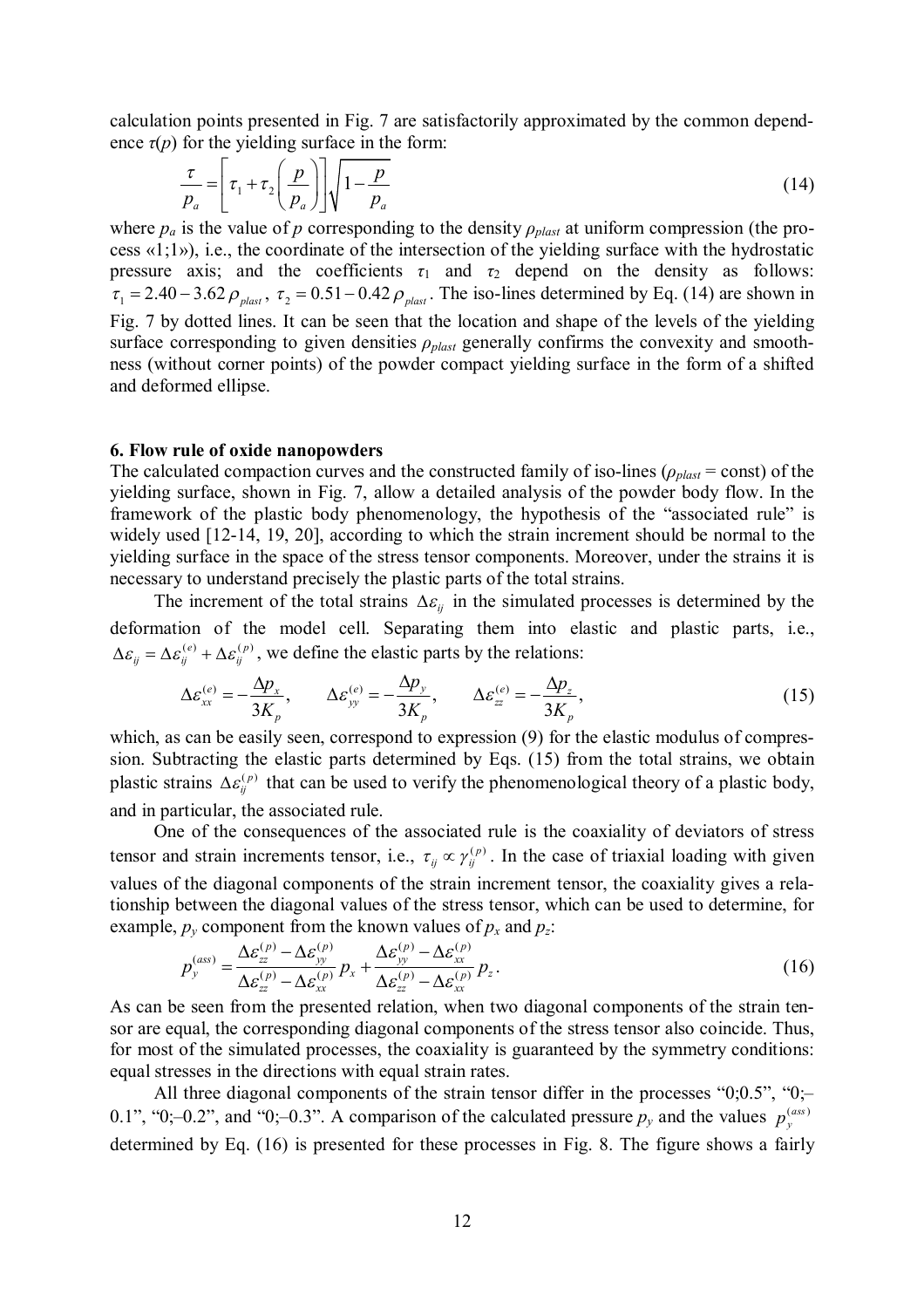good agreement between the quantities  $p_y$  and  $p_y^{(ass)}$ , i.e., within the simulation error, it is possible to state the fulfillment of the coaxiality of the deviators of strains and stresses.



**Fig. 8.** The dependence of the pressure along the *Oy* axis on the compact density for the processes (from top to bottom) " $0;0.5$ ", " $0;-0.1"$ , " $0;-0.2"$ , " $0;-0.3"$ . Solid lines are the simulation curves, dashed lines are the curves  $p_y^{\text{(ass)}}$  calculated by Eq. (16).

As applied to the invariants of strain and stress tensors, another interesting consequence of the associated law for powder bodies is relation

$$
(\varepsilon^{(p)}, \gamma^{(p)}) = \lambda_1' \nabla \Phi \tag{17}
$$

where the potential  $\Phi$  is either the dissipative potential of the deformable body or its yielding function, whose iso-levels coincide with the levels of the yielding surface (14) presented in Fig. 7. As has been shown in Ref. [18], the choice of the yielding function as potential  $\Phi$  is preferable, since the latter is a more visual, unambiguous, and reliable characteristic of a powder body. In particular, it has been established that the yielding surface is practically independent of the intermediate unloadings during compaction and, as a consequence, of the initial state determined by the initial density  $\rho_0$  of the pressed powder.

Relation (17) requires (see Ref. [14]) that the direction of the plastic strain vector  $(\varepsilon^{(p)}, \gamma^{(p)})$  be normal to the iso-levels of the yielding surface shown in Fig. 7. Figure 9 shows the directions of the vectors  $(\varepsilon^{(p)}, \gamma^{(p)})$  and vectors  $\nabla \Phi$  for two iso-lines, with  $\rho_{plast} = 0.60$  and 0.627. We see that the fulfillment of the associated rule (17), i.e., the collinearity of the vectors ( $\varepsilon^{(p)}, \gamma^{(p)}$ ) and  $\nabla \Phi$  is observed only in the trivial case of uniform compression. The slightest deviation from uniform conditions, already for the "0.9;1" process, demonstrates a noticeable violation of collinearity (17). In this case, the strain vector  $(\varepsilon^{(p)}, \gamma^{(p)})$  for all processes deviates from  $\nabla \Phi$  towards the compaction curve  $\tau(p)$ , the direction of which can be determined by vector  $(\Delta p, \Delta \tau)$ .

The noted feature allows us to formulate an alternative criterion for the flow of oxide nanopowders in the form [18]:

$$
(\varepsilon^{(p)}, \gamma^{(p)}) = (1 - \omega) \lambda_1' \nabla \Phi + \omega \lambda_2 (\Delta p, \Delta \tau) , \qquad (18)
$$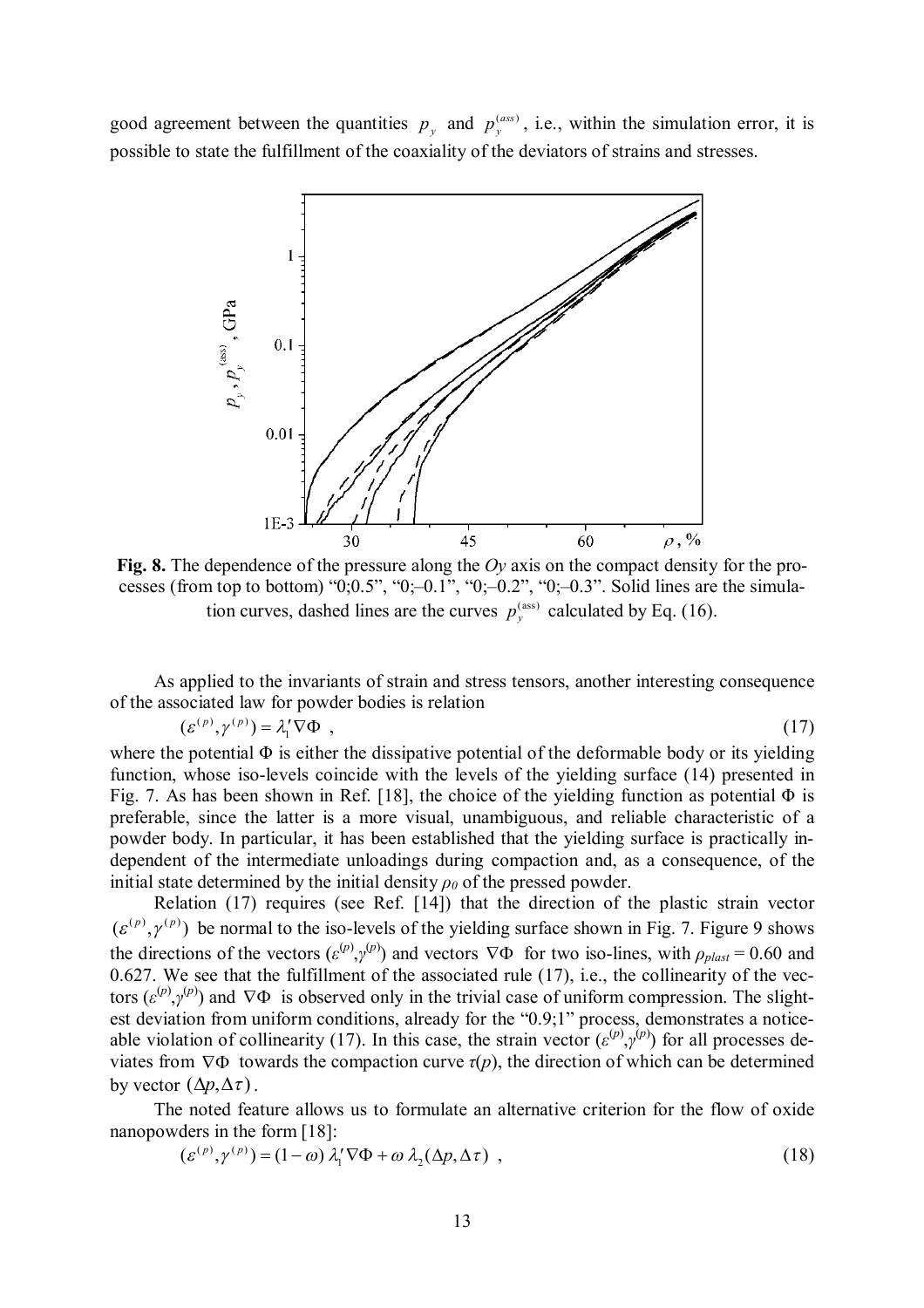where  $\omega$  is the weight coefficient determining the effect of the ongoing process on the "direction" of strains initiated in the powder system;  $\lambda_2$  is the dimensional coefficient defined as follows,

$$
\lambda_2 = \lambda_1' \frac{|\nabla \Phi|}{|(\Delta p, \Delta \tau)|} = \lambda_1' \sqrt{\left[ \left( \frac{\partial \Phi}{\partial p} \right)_\tau^2 + \left( \frac{\partial \Phi}{\partial \tau} \right)_p^2 \right]} / \left[ \Delta p^2 + \Delta \tau^2 \right].
$$
\n(19)

Passing from the relation for invariants (18) to the strain and stress tensors, we obtain the general form for writing the flow rule of a nanopowder body:

$$
\Delta \varepsilon_{\alpha\beta} = (1 - \omega) \lambda_1' \cdot \frac{\partial \Phi}{\partial p^{\alpha\beta}} + \omega \lambda_2 \left( \Delta p \frac{\partial p}{\partial p^{\alpha\beta}} + \Delta \tau \frac{\partial \tau}{\partial p^{\alpha\beta}} \right),\tag{20}
$$

where

$$
\frac{\partial \Phi}{\partial p^{\alpha\beta}} = \left(\frac{\partial \Phi}{\partial p}\right)_r \frac{\partial p}{\partial p^{\alpha\beta}} + \left(\frac{\partial \Phi}{\partial \tau}\right)_p \frac{\partial \tau}{\partial p^{\alpha\beta}}, \qquad \frac{\partial p}{\partial p^{\alpha\beta}} = \frac{\delta_{\alpha\beta}}{3}, \qquad \frac{\partial \tau}{\partial p^{\alpha\beta}} = \frac{1}{\tau} \left(p_{\alpha\beta} - p \cdot \delta_{\alpha\beta}\right),
$$

 $\delta_{\alpha\beta}$  is the symbol of Kronecker. The first term on the right in relation (20) corresponds to the associated rule, and the second term determines the influence of the process. Figure 9 shows that the weight coefficient of this influence  $\omega$  is not constant. With approaching the uniform process, the strain vector  $(e^{(p)}, y^{(p)})$  becomes much closer to the vector  $(\Delta p, \Delta \tau)$ , i.e., the weight coefficient becomes close to unity.



**Fig. 9.** Compaction curves and contours of the yielding surface (the lines are the same as in Fig. 7). The arrows at the intersections of the compaction and contour curves for  $\rho_{\text{plast}} = 0.60$ and 0.627 indicate the direction of the vector  $\nabla \Phi$ , i.e., the normal to the yielding surface (upper dashed arrows), and the direction of the vector  $(e^{(p)}, y^{(p)})$ , which determines the deformation, (lower solid arrows).

It can be assumed that the quantity  $\omega$  is a function of the derivative  $\tau_p = d\tau / dp$  along the curve  $\tau(p)$ , which determines the compaction process. Introducing unit vectors

$$
v = \frac{(e, \gamma)}{|(e, \gamma)|}, \qquad n = \frac{\nabla \Phi}{|\nabla \Phi|}, \qquad t = \frac{(1, \tau_p)}{|(1, \tau_p)|},
$$

and requiring vanishing of the vector product of vectors v and  $(1 - \omega) n + \omega t$ , for calculating *ω* we obtain the relation:

$$
\omega = \frac{v_1 n_2 - v_2 n_1}{v_1 (n_2 - t_2) - v_2 (n_1 - t_1)}.
$$
\n(21)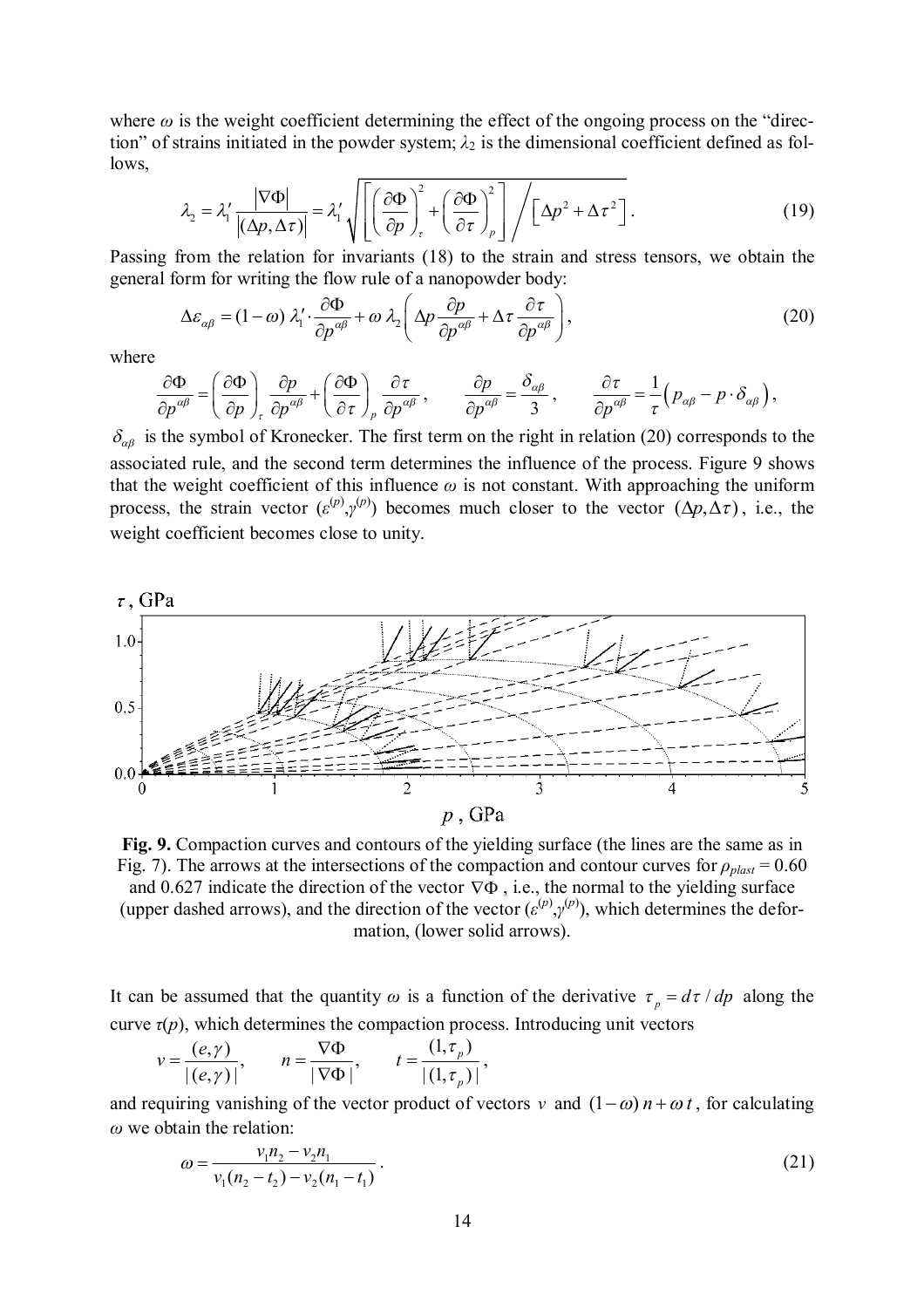The values of the coefficient  $\omega$  as a function on the ratio  $\tau_p$  calculated according to this relation for the intersections of the compression curves of all the studied processes with 7 isolines shown in Fig. 7 and 9 are presented in Fig. 10. Analysis of the obtained data shows that the function does not depend on *ρplast*, i.e., is common to all iso-lines, and is satisfactorily approximated by the expression:

$$
\omega = \omega_1 - \omega_2 \tau_p, \tag{22}
$$

with coefficients  $\omega_1 = 0.9$  and  $\omega_2 = 1.0$ . The Eq. (22) closes the system of previous relations that determine the change in the components of the strain tensor of the powder compact under a given external action, i.e., for a given increment of the stress tensor components.



**Fig. 10.** The parameter  $\omega$ , which determines in accordance with Eqs. (18)–(20) the direction of the plastic strain vector, depending on the ratio of the rate of change of the stress tensor invariants.

### **7. Conclusion**

For a model system that corresponds to a nanosized powder of aluminum oxide, compaction curves have been calculated for compaction under various conditions. The processes of uniform compression, biaxial and uniaxial pressing, as well as a number of processes of trilateral non-uniform compression, i.e., with different compression speeds along different directions, have been studied. The elastic properties of powder compacts are investigated. The invariance of the compression modulus and the non-constancy of the Poisson's ratio are revealed, which indicates the inapplicability of the approximation of an isotropic body to a powder compact and, as a consequence, the insufficiency of two elastic modules to describe its elastic properties. Nevertheless, the reliably set value of the compression modulus allows one to determine the elastic and plastic parts of the density increment and the strain tensor.

The theory of a plastically compacted porous body [12–15], traditionally being used to describe powder compacts, has been verified. The insensitivity of the mechanical properties of the powder body on the third invariants of the strain and stress tensors, as well as the coaxiality of the strain and strain deviators are established that is fully consistent with traditional theoretical concepts. However, in general, it should be recognized that the well-known associ-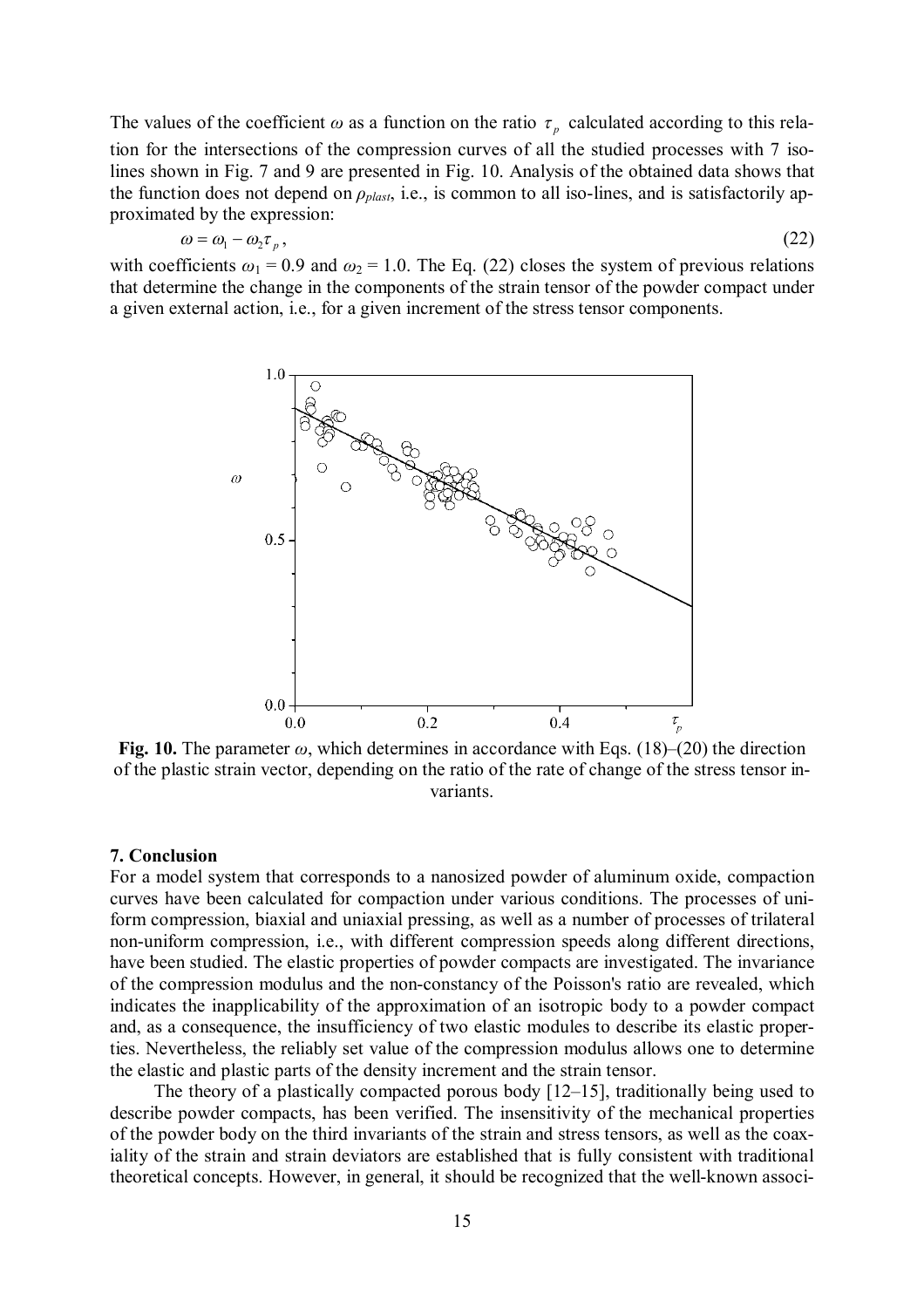ated rule of plastic flow does not apply to nanosized oxide powders, since in the space of stress tensor invariants the vector of invariants of the plastic strain increment tensor turns out to be non-normal to the iso-levels of the yielding surface. Instead of the traditional associated rule, another criterion is proposed that allows us to predict the nature of deformation processes in the system. According to the proposed criterion, the form of the strain increment tensor is determined not only by the direction of the gradient vector of the yielding function (associated rule), but also by the direction of the "vector", which determines the change in the components of the stress tensor during the compaction process. The ratio of contributions from these two vectors is determined by the weight coefficient *ω*. A complete system of relations is formulated that uniquely determines the change in the components of the strain tensor in a system for a given external action. In addition to the flow criterion, this system contains an approximation of the iso-levels of the yielding surface and the dependence of the weight coefficient *ω* on the invariants of the stress tensor.

*The work was carried out with partial financial support of the RFBR (project 16-08-00277).*

### **References**

- [1] J.R. Pickens // J. Mater. Sci. **16** (1981) 1437.
- [2] M. Bengisu, O.T. Inal // J. Mater. Sci. **29** (1994) 4824.
- [3] C. Pecharroman, G. Mata-Osoro, L.A. Diaz, R. Torrecillas, J.S. Moya // Opt. Express. **17** (2009) 6899.
- [4] N. Roussel, L. Lallemant, J.Y. Chane-Ching, S. Guillemet-Fristch, B. Durand, V. Garnier, G. Bonnefont, G. Fantozzi, L. Bonneau, S. Trombert, D. Garcia-Gutierrez // J. Am. Ceram. Soc. **96** (2013) 1039.
- [5] L. Shen, C. Hu, S. Zhou, A. Mukherjee, Q. Huang // Opt. Mater. **35** (2013) 1268.
- [6] E.H. Penilla, Y. Kodera, J.E. Garay // Adv. Funct. Mater. **23** (2013) 6036.
- [7] J. Luo, J. Xu, In: *Proceedings of the 5th International Conference on Advanced Design and Manufacturing Engineering (ICADME 2015)* (Atlantis Press, Shenzhen, 2015), p. 99.
- [8] C. Zhou, B. Jiang, J. Fan, X. Mao, L. Pan, Y. Jiang, L. Zhang, Y. Fang // Ceram. Int. **42** (2016) 1648.
- [9] A.S. Kaygorodov, V.V. Ivanov, V.R. Khrustov, Yu.A. Kotov, A.I. Medvedev, V.V. Osipov, M.G. Ivanov, A.N. Orlov, A.M. Murzakaev // J. Eur. Ceram. Soc. **27** (2007) 1165.
- [10] S.N. Bagayev, V.V. Osipov, V.A. Shitov, E.V. Pestryakov, V.S. Kijko, R.N. Maksimov, K.E. Lukyashin, A.N. Orlov, K.V. Polyakov, V.V. Petrov // J. Eur. Ceram. Soc. **32** (2012) 4257.
- [11] V.P. Filonenko, L.G. Khvostantsev, R.Kh. Bagramov, L.I. Trusov, V.I. Novikov // Powder Metallurgy and Metal Ceramics. **31** (1992) 296.
- [12] M.B. Shtern, G.G. Serdyuk, L.A. Maksimenko, Yu.V. Truhan, Yu.M. Shulyakov, *Phenomenological Theories of Powder Pressing* (Naukova Dumka, Kiev, 1982).
- [13] E.A. Olevskii, M.B. Shtern // Powder Metallurgy and Metal Ceramics. **43** (2004) 355.
- [14] A.L. Maximenko, E.A. Olevsky, M.B. Shtern // Comput. Mater. Sci. **43** (2008) 704.
- [15] G.Sh. Boltachev, K.A. Nagayev, S.N. Paranin, A.V. Spirin, N.B. Volkov, In: *Nanomaterials: Properties, Preparation and Processes*, ed. by V. Cabral and R. Silva (Nova Science Publishers, Inc., New York, 2010), p. 1.
- [16] G.Sh. Boltachev, K.E. Lukyashin, V.A. Shitov, N.B. Volkov // Phys. Rev. E **88** (2013) 012209.
- [17] G.Sh. Boltachev, N.B. Volkov, E.A. Kochurin, A.L. Maximenko, M.B. Shtern, E.G. Kirkova // Granul. Mater. **17** (2015) 345.